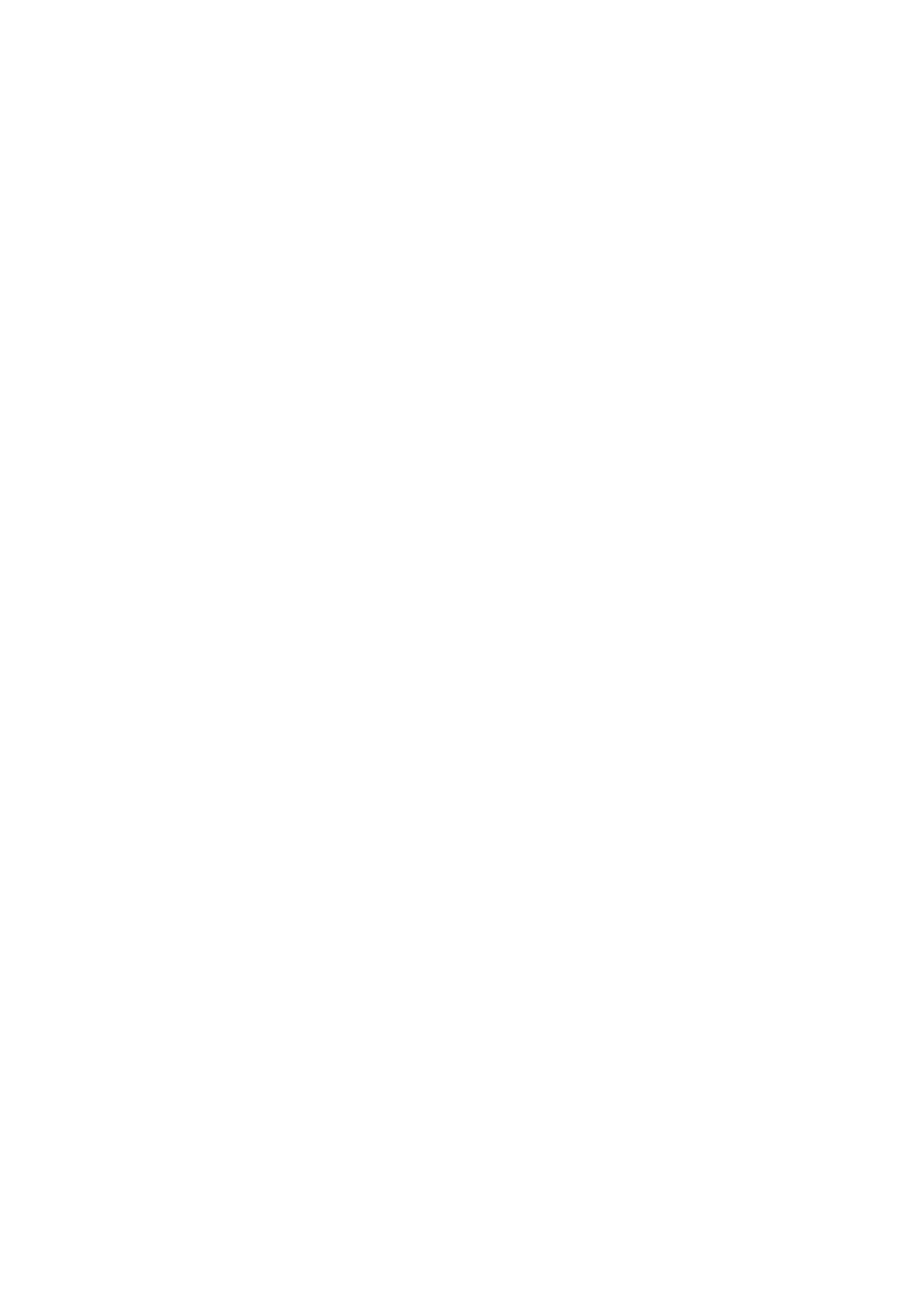

Ellan Vannin

# **PUBLIC ORDER ACT 1998**

# Index

| <b>Section</b>                                   |                                     | Page |
|--------------------------------------------------|-------------------------------------|------|
| <b>PART I-PUBLIC ORDER- SUBSTANTIVE OFFENCES</b> |                                     |      |
| 1                                                |                                     |      |
| 2                                                |                                     |      |
| 3                                                |                                     |      |
|                                                  | PART II - SUPPLEMENTARY AND GENERAL | 6    |
| 4                                                |                                     |      |
| 5                                                |                                     |      |
| 6                                                |                                     |      |
| 7                                                |                                     |      |
| 8                                                |                                     |      |
| 9                                                |                                     |      |
|                                                  | <b>ENDNOTES</b>                     | 9    |
| <b>TABLE OF LEGISLATION HISTORY</b>              |                                     |      |
| <b>TABLE OF RENUMBERED PROVISIONS</b>            |                                     |      |
| <b>TABLE OF ENDNOTE REFERENCES</b>               |                                     |      |

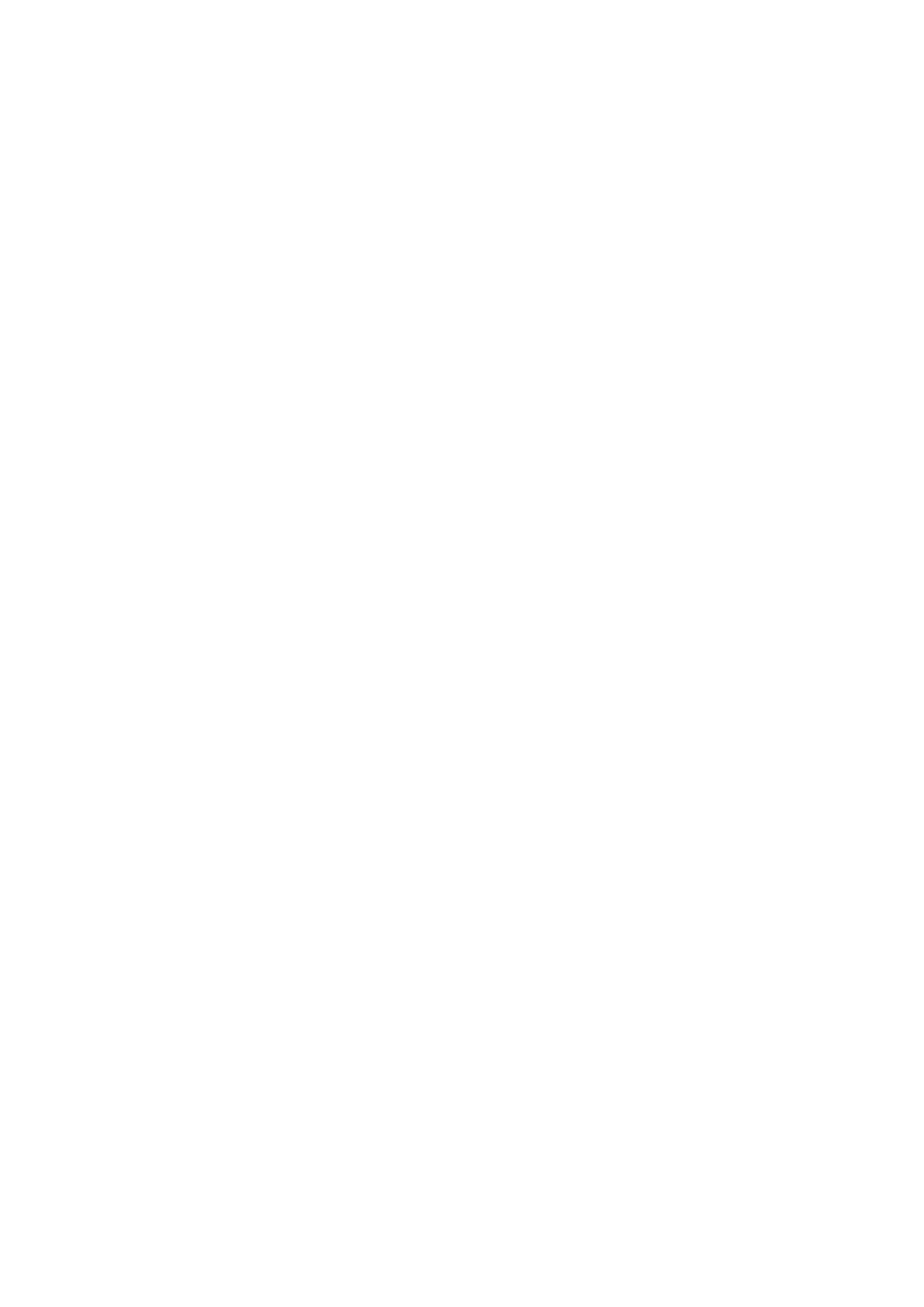

Ellan Vannin

# **PUBLIC ORDER ACT 199 8**

| Received Royal Assent: | 20 October 1998 |
|------------------------|-----------------|
| Passed:                | 20 October 1998 |
| Commenced:             | 20 October 1998 |

**AN ACT** to create new offences relating to public order; and for connected purposes.

# <span id="page-4-0"></span>**PART I – PUBLIC ORDER- SUBSTANTIVE OFFENCES**

#### <span id="page-4-1"></span>**1 Affray**

- (1) A person is guilty of affray if he uses or threatens unlawful violence towards another and his conduct is such as would cause a person of reasonable firmness present at the scene to fear for his personal safety.
- (2) Where two or more persons use or threaten the unlawful violence, it is the conduct of them taken together that must be considered for the purposes of subsection (1).
- (3) For the purposes of this section a threat cannot be made by the use of words alone.
- (4) No person of reasonable firmness need actually be, or be likely to be, present at the scene.
- (5) Affray may be committed in private as well as in public places.

#### <span id="page-4-2"></span>**2 Fear or provocation of violence**

- (1) A person is guilty of an offence if he  $-$ 
	- (a) uses towards another person threatening, abusive or insulting words or behaviour; or
	- (b) distributes or displays to another person any writing, sign or other visible representation which is threatening, abusive or insulting,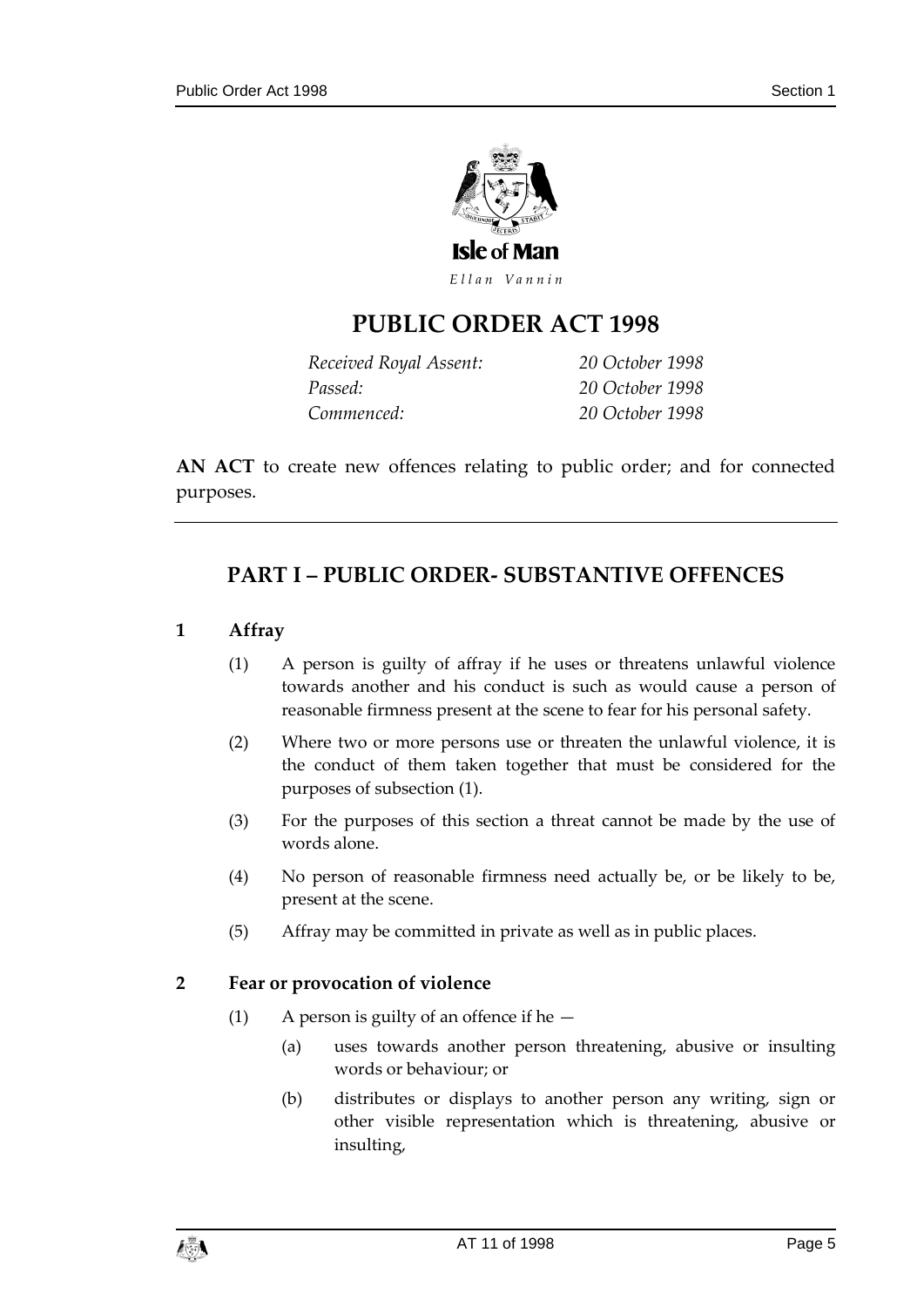with intent to cause that person to believe that immediate unlawful violence will be used against him or another by any person, or to provoke the immediate use of unlawful violence by that person or another, or whereby that person is likely to believe that such violence will be used or it is likely that such violence will be provoked.

(2) An offence under this section may be committed in a public or a private place, except that no offence is committed where the words or behaviour are used, or the writing, sign or other visible representation is distributed or displayed, by a person inside a dwelling and the other person is also inside that or another dwelling.

#### <span id="page-5-0"></span>**3 Harassment, alarm or distress**

- (1) A person is guilty of an offence if he  $-$ 
	- (a) uses threatening, abusive or insulting words or behaviour, or disorderly behaviour, or
	- (b) displays any writing, sign or other visible representation which is threatening, abusive or insulting,

within the hearing or sight of a person likely to be caused harassment, annoyance, alarm or distress thereby.

- (2) An offence under this section may be committed in a public or a private place, except that no offence is committed where the words or behaviour are used, or the writing, sign or other visible representation is displayed, by a person inside a dwelling and the other person is also inside that or another dwelling.
- (3) It is a defence for the accused to prove
	- (a) that he had no reason to believe that there was any person within hearing or sight who was likely to be caused harassment, annoyance, alarm or distress, or
	- (b) that he was inside a dwelling and had no reason to believe that the words or behaviour used, or the writing, sign or other visible representation displayed, would be heard or seen by a person outside that or any other dwelling, or
	- (c) that his conduct was reasonable.

## **PART II – SUPPLEMENTARY AND GENERAL**

#### <span id="page-5-2"></span><span id="page-5-1"></span>**4 Mental element: miscellaneous**

- (1) A person is guilty of affray only if he intends to use or threaten violence or is aware that his conduct may be violent or threaten violence.
- (2) A person is guilty of an offence under section 2 only if he intends his words or behaviour, or the writing, sign or other visible representation,

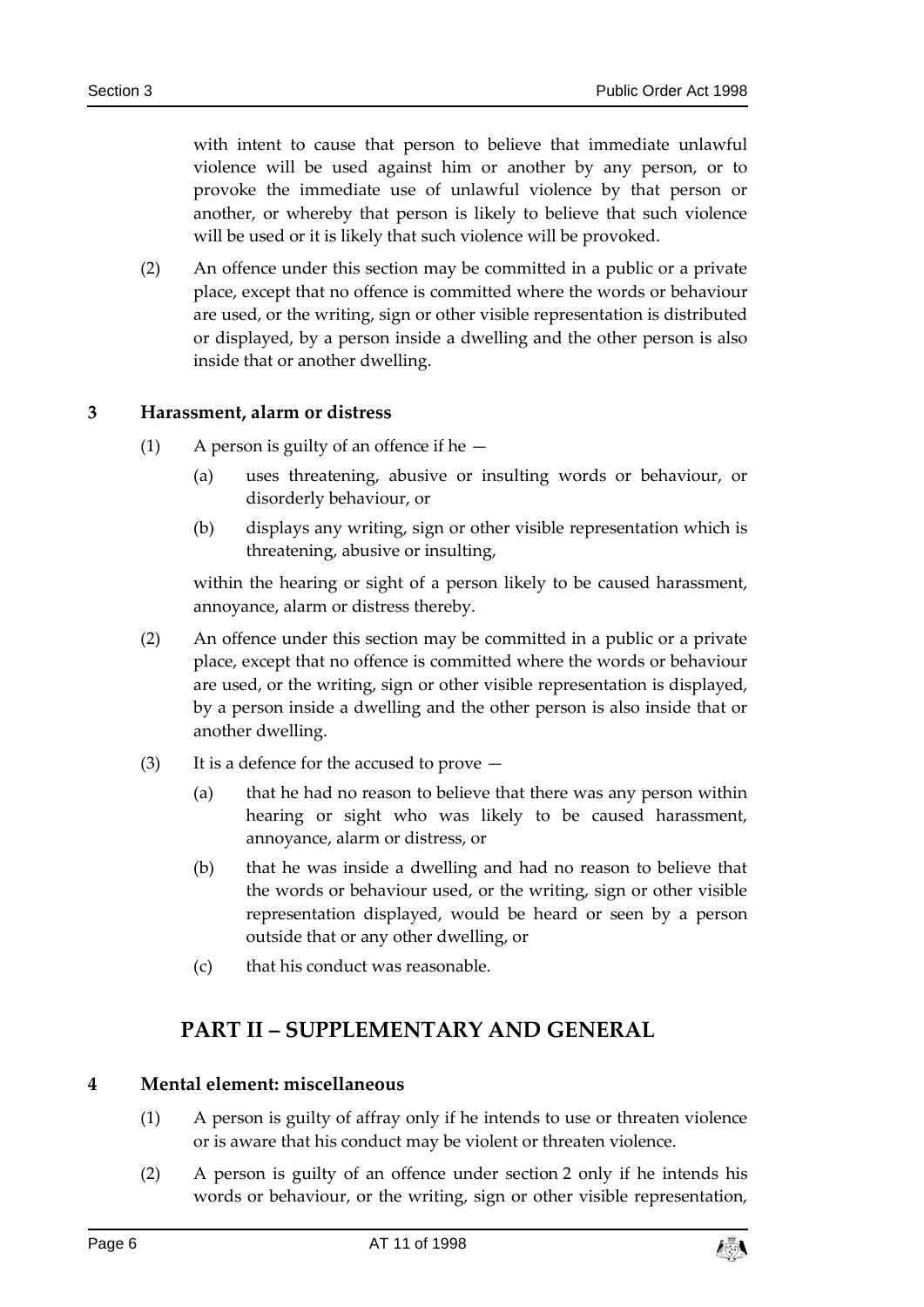to be threatening, abusive or insulting, or is aware that it may be threatening, abusive or insulting.

- (3) A person is guilty of an offence under section 3 only if he intends his words or behaviour, or the writing, sign or other visible representation, to be threatening, abusive or insulting, or is aware that it may be threatening, abusive or insulting or (as the case may be) he intends his behaviour to be or is aware that it may be disorderly.
- (4) For the purposes of this section a person whose awareness is impaired by intoxication shall be taken to be aware of that of which he would be aware if not intoxicated, unless he shows either that his intoxication was not self-induced or that it was caused solely by the taking or administration of a substance in the course of medical treatment.
- (5) In subsection (4), "intoxication" means any intoxication, whether caused by drink, drugs or other means, or by a combination of means.

#### <span id="page-6-0"></span>**5 Powers of arrest**

- (1) A constable may arrest without warrant anyone he reasonably suspects —
	- (a) is committing an offence under this Act; or
	- (b) has, within the 28 days immediately preceding the arrest, committed an offence under this Act.
- (2) Any person may arrest without a warrant anyone who is in the act of committing an offence under this Act.
- (3) Section 20 of the *Police Powers and Procedures Act 1998* (power of entry to effect arrest) shall apply for the purpose of arresting a person for an offence under this Act as it applies for the purpose of arresting a person for an arrestable offence.

### <span id="page-6-1"></span>**6 Procedure: miscellaneous**

- (1) For the purposes of the rules against charging more than one offence in the same count or complaint, each of sections 1 to 3 creates one offence.
- (2) If on the trial on information of a person charged with affray the jury find him not guilty of the offence charged, they may, without prejudice to section 22(2) of the *Criminal Jurisdiction Act 1993* (alternative verdicts), find him guilty of an offence under section 2.
- (3) The Court of General Gaol Delivery has the same powers and duties in relation to a person who is by virtue of subsection (2) convicted before it of an offence under section 2 as a court of summary jurisdiction would have on convicting him of the offence.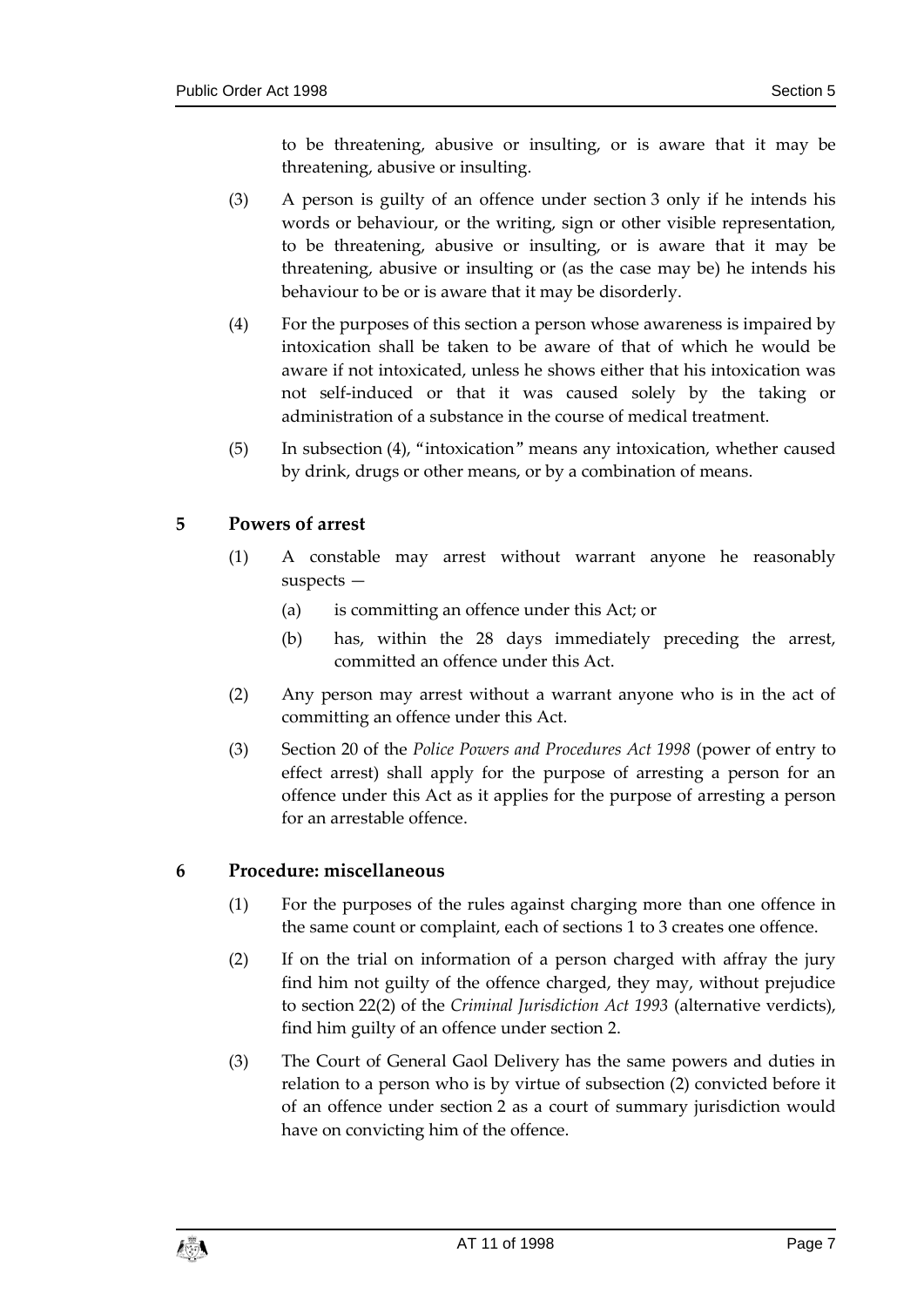#### <span id="page-7-0"></span>**7 Penalties**

- (1) A person guilty of affray is liable
	- (a) on conviction on information to custody for a term not exceeding 3 years or a fine or both; or
	- (b) on summary conviction to custody for a term not exceeding 6 months or a fine not exceeding £5,000 or both.
- (2) A person guilty of an offence under section 2 is liable on summary conviction to custody for a term not exceeding 6 months or a fine not exceeding £5,000 or both.
- (3) A person guilty of an offence under section 3 is liable on summary conviction to a fine not exceeding £1,000.

#### <span id="page-7-1"></span>**8 Interpretation**

 $(1)$  In this Act  $-$ 

"**affray**" means an offence under section 1;

"**dwelling**" means any structure or part of a structure occupied as a person's home or as other living accommodation (whether the occupation is separate or shared with others) but does not include any part not so occupied, and for this purpose "**structure**" includes a tent, caravan, vehicle, vessel or other temporary or movable structure;

"**violence**" means any violent conduct, so that —

- (a) except in the context of affray, it includes violent conduct towards property as well as violent conduct towards persons, and
- (b) it is not restricted to conduct causing or intended to cause injury or damage but includes any other violent conduct (for example, throwing at or towards a person a missile of a kind capable of causing injury which does not hit or falls short).
- (2) This Act is without prejudice to
	- (a) section 318 of the *Criminal Code 1872* (affray in any court, etc.); and
	- (b) section 56 of the *Petty Sessions and Summary Jurisdiction Act 1927* (provoking behaviour).

#### <span id="page-7-2"></span>**9 Short title**

This Act may be cited as the Public Order Act 1998.